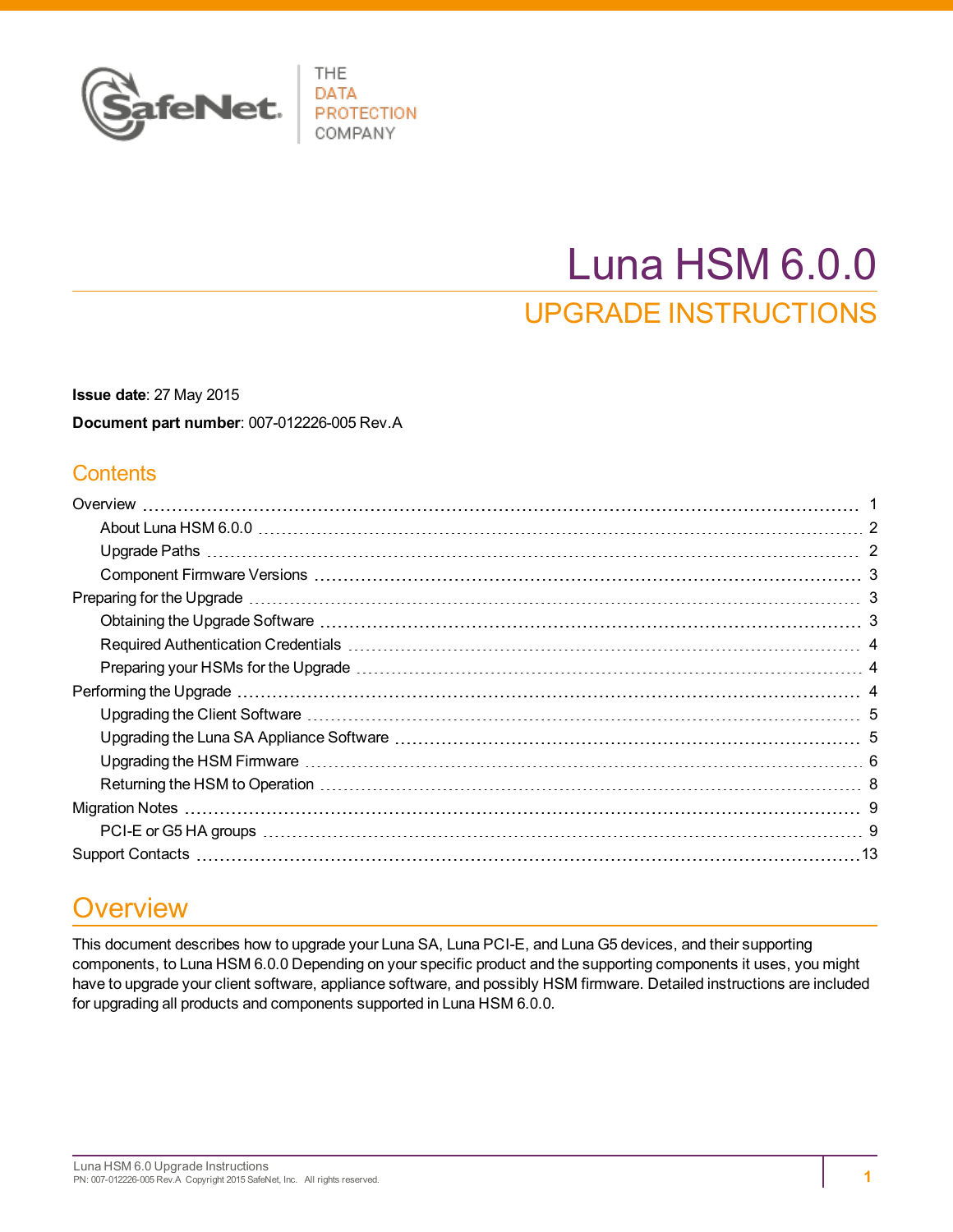### <span id="page-1-0"></span>About Luna HSM 6.0.0

For more information regarding Luna HSM 6.6.0, refer to the customer release notes. The most up-to-date version of the Luna HSM 6.0.x Customer Release Notes document is at:

[http://www.securedbysafenet.com/releasenotes/luna/crn\\_luna\\_hsm\\_6-0.pdf](http://www.securedbysafenet.com/releasenotes/luna/crn_luna_hsm_6-0.pdf)

#### **Reasons for Upgrade**

If you have any Luna HSM 5.x at 5.2.3 or newer, you can upgrade to version 6.0.0 to obtain the value of newer features and fixes.

### <span id="page-1-1"></span>Upgrade Paths

Upgrade to this version from Luna SA, Luna PCI-E or Luna G5 at versions 5.2.1 or 5.2.2 or 5.2.3 or 5.3.0 or 5.3.1 or 5.4.

| Component                  | <b>Directly from version</b>                                                                                                                                                           | To version |
|----------------------------|----------------------------------------------------------------------------------------------------------------------------------------------------------------------------------------|------------|
| Luna SA client software    | Any [see Note 1]                                                                                                                                                                       | 6.0        |
| Luna SA appliance software | $5.2.3 - 1$ , $5.2.4 - 2$ , $5.2.6 - 1$ , $5.3.0 - 11$ , $5.3.1 - 1$ ,<br>5.3.3-2, 5.3.5-1, 5.3.6-1, 5.4.0-13, 5.4.1-2,<br>5.4.2-2, 5.4.3-1, 5.4.4-2, 5.4.6-1, 5.4.7-1<br>[see Note 2] | 6.0        |
| <b>HSM</b> firmware        | 6.2.1, 6.10.2, 6.20.0, 6.21.0 [see Note 3]                                                                                                                                             | 6.22.0     |

[NOTE 1: LunaClient software replaces earlier versions with no dependencies, so you can uninstall any earlier version and install the latest, without intermediate steps. ]

[NOTE 2: If Luna appliance software is older than version 5.2.3-1, you must update to appliance software version 5.2.3- 1 before updating to appliance software version 6.0. Refer to the earlier upgrade documentation provided by SafeNet Technical Support. ]

[NOTE 3: If HSM firmware is older than version 6.2.1, you must update to firmware version 6.2.1 before updating to firmware 6.22.0. Refer to the earlier upgrade documentation provided by SafeNet Technical Support.

Luna Backup HSMs can remain at their current firmware version, if you wish, and will work to backup and restore newer-firmware HSMs. Backup HSMs do not perform cryptographic operations on the objects that they archive, so there is no urgent requirement to update. At this writing, Luna Backup HSMs ship from the factory with firmware 6.0.8.]

> **Note:** Firmware can be left as-is (at the sacrifice of many newer features that require newer firmware),



or can be upgraded to version 6.10.4, which is the current, in-evaluation FIPS candidate version,

but which does not support all the features of Luna HSM 6.0,

or can be upgraded to version 6.22.0, which supports all the latest features and fixes, but which is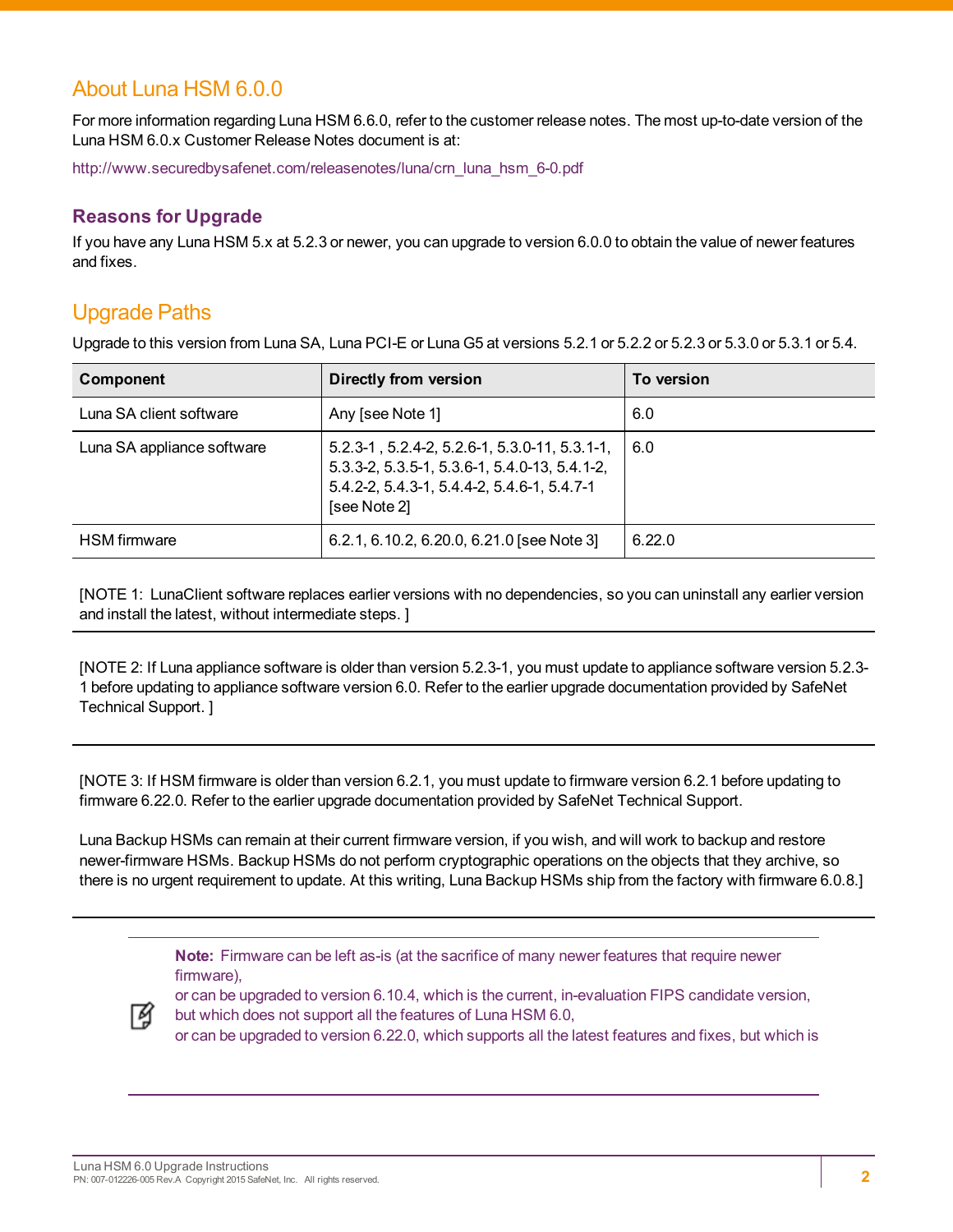not FIPS validated and which will not be submitted as an evaluation candidate (however a 6.22.x firpyware is currently being developed and tested in anticipation of submission for FIPS evaluation).



**Note:** When you install Luna SA software, you displace the firmware version that was previously in standby. So, if you need FIPS validation and do not have firmware 6.10.4 in your appliance when that version receives FIPS validation, simply contact SafeNet and download a stand-alone firmware 6.10.4 upgrade package.

### <span id="page-2-0"></span>Component Firmware Versions

The following table lists the supported firmware versions for the various components supported in Luna HSM 6.0.0.

| <b>Component</b>                                                                                                                                                                                                                                                                                                                                                                                                  | <b>Version</b> |
|-------------------------------------------------------------------------------------------------------------------------------------------------------------------------------------------------------------------------------------------------------------------------------------------------------------------------------------------------------------------------------------------------------------------|----------------|
| Luna SA and Luna PCI-E HSM firmware                                                                                                                                                                                                                                                                                                                                                                               | $6.22.0*$      |
| Luna [Remote] Backup HSM firmware                                                                                                                                                                                                                                                                                                                                                                                 | $6.22.0*$      |
| Luna G5 firmware                                                                                                                                                                                                                                                                                                                                                                                                  | $6.22.0*$      |
| Luna PED 2                                                                                                                                                                                                                                                                                                                                                                                                        | $2.4.0 - 3$    |
| Luna PED 2 Remote (Remote PED - requires PED workstation s/w on PC) [optional]                                                                                                                                                                                                                                                                                                                                    | $2.4.0 - 3$    |
| *You can upgrade LunaClient and (for Luna SA) the appliance software to version 6.0.0 while leaving the<br>HSM firmware at version 6.2.1 or 6.10.4, but several Luna HSM 6.0.0 features are not supported without the<br>latest firmware. Refer to the Luna HSM 6.0 Customer Release Notes for the list of new features, which<br>indicates which ones are software-only, and which ones require firmware 6.22.0. |                |

## <span id="page-2-1"></span>Preparing for the Upgrade

Before attempting to upgrade to Luna HSM 6.0.0, ensure that you have satisfied the following prerequisites:

- you have the upgrade software (downloaded from the SafeNet Service Portal).
- you have the authentication credentials required to perform the upgrade.
- you have prepared your HSMs for the upgrade.

<span id="page-2-2"></span>Each of these prerequisites is discussed in detail in the following sections.

### Obtaining the Upgrade Software

All of the software and firmware required to upgrade to Luna HSM 6.0.0 is available via download from the SafeNet Service Portal (formerly Customer Connection Center or C3).



**Note:** Authorization codes are required to install firmware. To obtain the authorization codes for your firmware, contact SafeNet Technical Support.

The following packages are included in the upgrade software:

**•** Luna HSM 6.0.0 Client software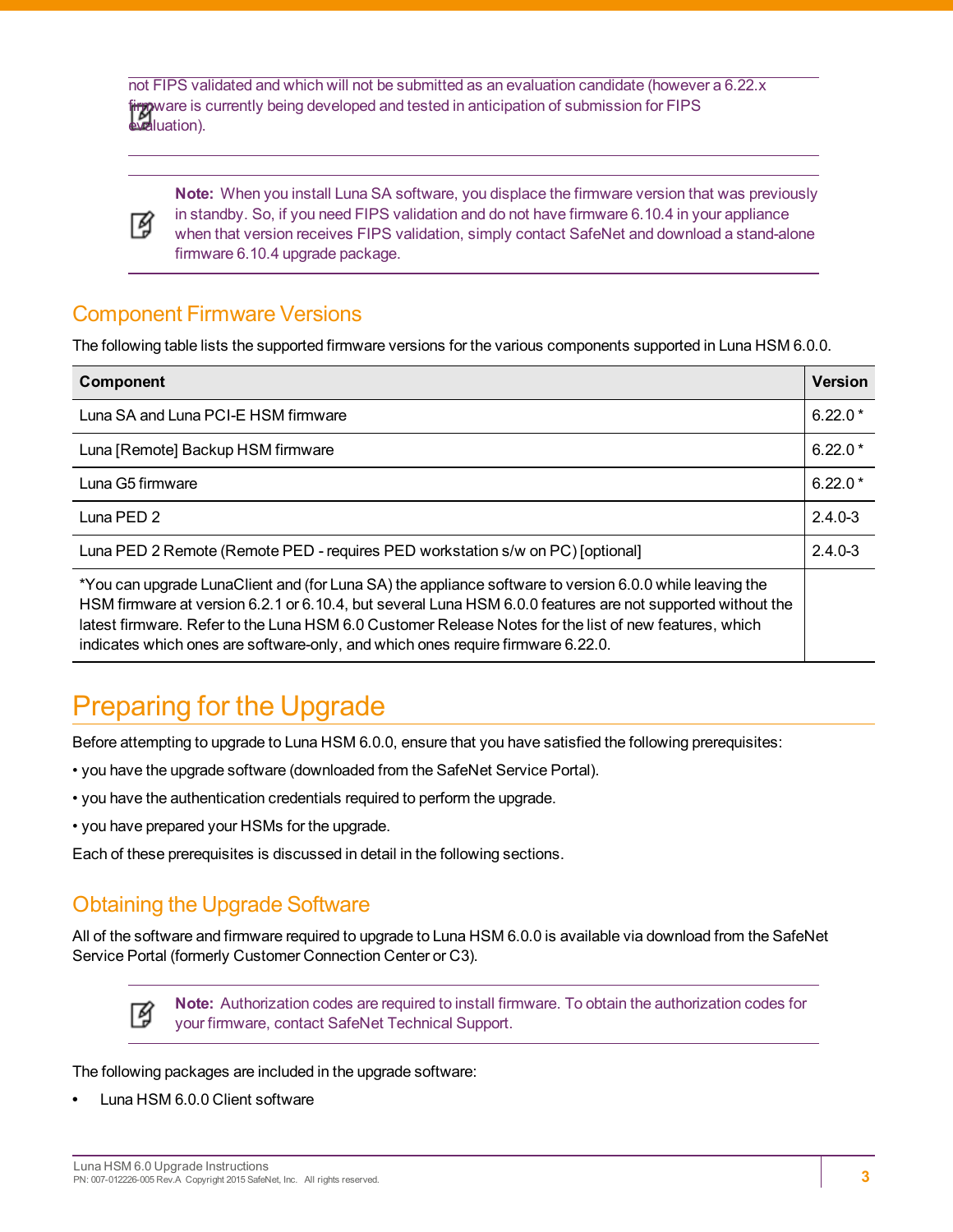- **•** Luna SA 6.0.0 appliance software
- **•** Luna HSM 6.22.0 firmware

<span id="page-3-0"></span>PED firmware (Refer to the readme.txt file included in the Luna HSM 6.0.0 client software for more information)

### Required Authentication Credentials

You must be able to login to the HSM as the security officer (SO) to perform the upgrade. On PED-authenticated HSMs, you need the blue PED key. On password-authenticated HSMs, you need the SO password. On Luna SA, you also need to be able to login to the appliance using an admin-level account before you can login to the HSM as the SO.

To install the Luna Client software on a computer, you must run the installer with root/super-user privileges (Linux/UNIX) or Administrator privileges (Windows), or be able to launch the installer from an "Administrator: Command Prompt" (Windows).

### <span id="page-3-1"></span>Preparing your HSMs for the Upgrade

Perform the following tasks to prepare your HSM for the upgrade:

- 1. Ensure that your client and appliance software, and firmware, are at a version listed in the "Upgrade Paths" section above.
- 2. Connect your HSM appliance or host computer to an uninterruptible power supply (UPS), if available. Although this is not a requirement, use of a UPS is strongly recommended to ensure a successful completion of all upgrade activities.
- 3. Ensure that your USB devices (Luna G5, Luna Remote Backup HSM) are connected, using a USB cable, to the computer on which you are installing the Luna software. If the USB devices are not connected to the host computer, the USB drivers do not install successfully. This issue applies to Windows 2008 only.
- 4. If the Secure Recovery Key (SRK) on the HSM is enabled, it must be disabled before you can upgrade the HSM firmware. The SRK is an external split of the HSM's Master Tamper Key (MTK) that is imprinted on the purple PED key. When you disable the SRK, the SRV (Secure Recovery Vector) portion of the MTK is returned to the HSM, so that the SRV is no longer external to the HSM. It is only in this state that you can upgrade the HSM firmware. After you upgrade the firmware, you can re-enable SRK, if desired, to re-imprint a purple PED key with the SRV.
- 5. Backup the content of your HSM or HSM partitions to Luna SA Backup HSMs (if you have the Backup option).
- 6. Copy the Luna HSM 6.0.0 upgrade software package (the downloaded tar file) to the client computer and use your favorite archiving program to untar the archive.
- <span id="page-3-2"></span>7. Stop all applications and services that are using the HSM.

## Performing the Upgrade

Depending on the product you are upgrading you might need to upgrade the client software, appliance software, and/or the HSM firmware, as specified in the following table:

| <b>Product</b>  | Client software upgrade | Appliance software upgrade | <b>HSM firmware upgrade</b> |
|-----------------|-------------------------|----------------------------|-----------------------------|
| Luna SA         | ⌒                       | Χ                          | ⌒                           |
| Luna PCI-E      | ↗                       |                            | ⋏                           |
| Luna G5         | ↗                       |                            | ⌒                           |
| Luna Backup HSM | X                       |                            | ⋏                           |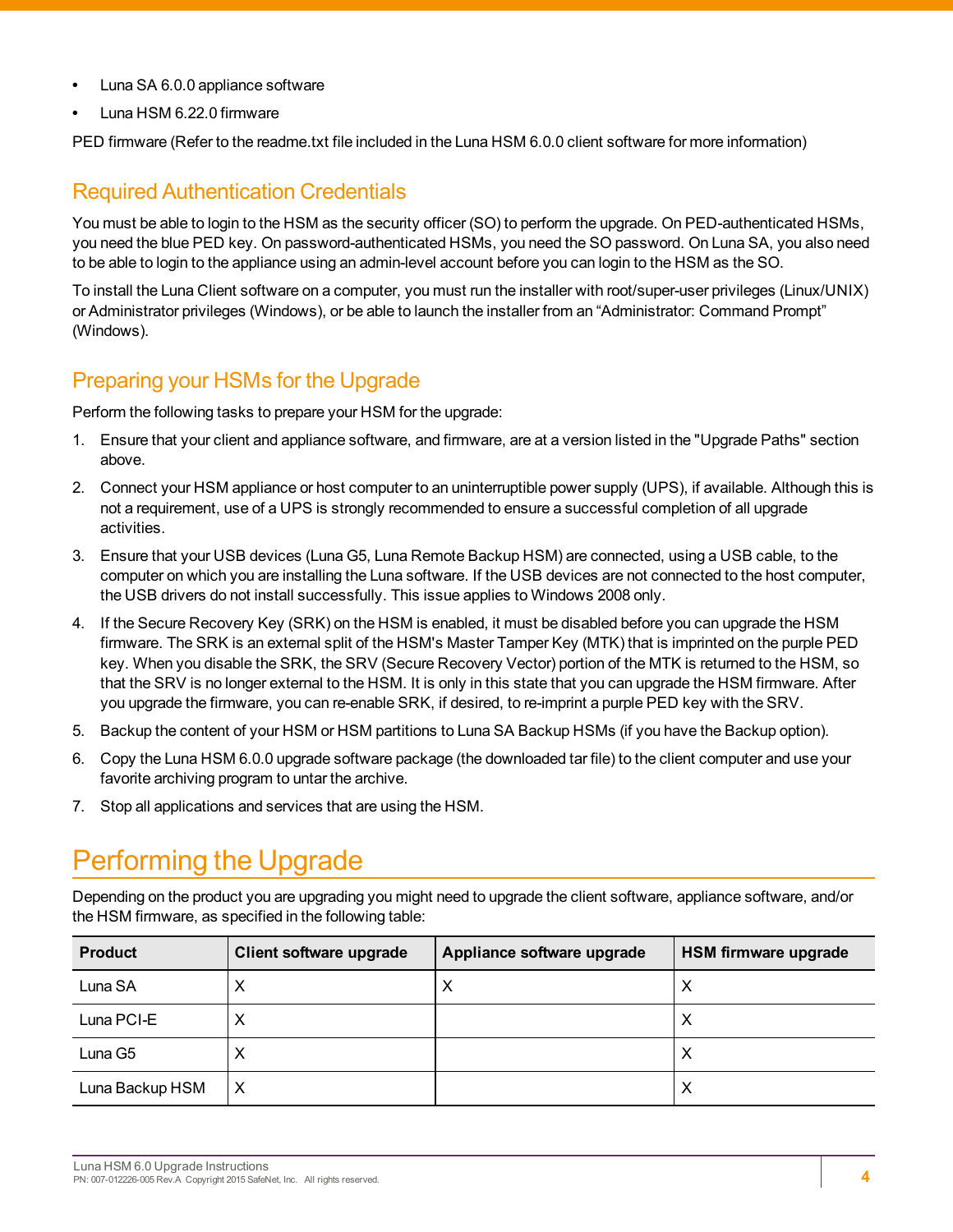Upgrade the software/firmware in the following order:

- 1. Client software
- 2. Appliance software (Luna SA only)
- <span id="page-4-0"></span>3. HSM firmware

囜

### Upgrading the Client Software

**Note:** Upgrade the client software before upgrading the appliance software or HSM firmware.

**Overview** - upgrading your client software consists of the following main steps:

- 1. Ensure that all applications using the Luna library are stopped.
- 2. Uninstall your old client software. When you uninstall your old Luna HSM client software, backups of your existing configuration file (all Luna HSM types), and certificates (Luna SA only), are retained so that they may be restored. Any other custom files/directories found in the client installation directory/folder that are not part of the standard client installation are also retained.
- 3. Install the Luna HSM 6.0.0 client software. On Linux/Unix, your backup configuration file and certificates are automatically restored. On Windows, your configuration file and certificates are retained.

#### **To upgrade the client software to Luna HSM 6.0.0**

- 1. Uninstall the currently installed Luna client software. The method you use is platform specific, as follows:
	- **– Windows** Use the Windows uninstaller (Start > Control Panel > Programs and Features) to uninstall SafeNet LunaClient, which removes all of the Luna client software components.
	- **– AIX/Linux** Run the /usr/safenet/lunaclient/bin/uninstall.sh script.
	- **– HP-UX/Solaris** Run the /opt/safenet/lunaclient/bin/uninstall.sh script.
- 2. Install the Luna HSM 6.0.0 software. The method you use is platform specific, as follows:
	- **– Windows** Run the LunaClient.msi installation program and respond to the prompts as they appear.
	- **– Linux/Unix** Run the install.sh installation script and respond to the prompts as they appear.

### <span id="page-4-1"></span>Upgrading the Luna SA Appliance Software

**Note:** Upgrade the Luna SA appliance software before you upgrade the Luna SA HSM firmware. 了 The appliance software can be applied only to the Luna SA appliance.

**Note:** Appliance software upgrade is a one-way operation. There is currently no way to downgrade the appliance software once a new version is applied. This contrasts with

放

- LunaClient software, which can can be replaced by any version, simply by uninstalling the current version and installing a desired version, and - Luna HSM firmware, which can be rolled back to the version that was installed before the currently-installed version (applies only to versions since firmware rollback was enabled).

To upgrade the Luna SA Appliance software to Luna HSM 6.0.0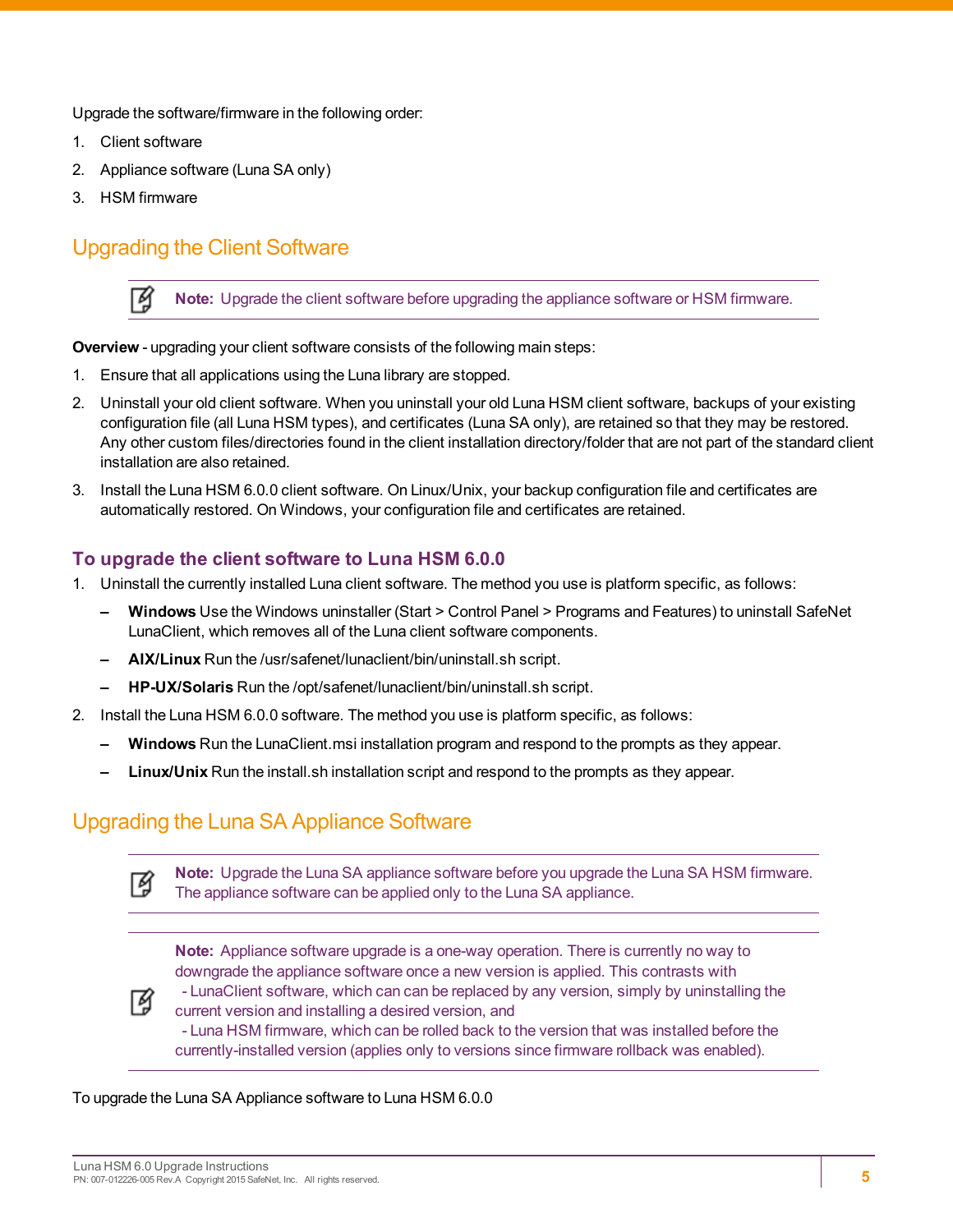- 1. Copy the Luna HSM 6.0.0 appliance package file (.spkg) to the Luna SA appliance you want to upgrade:
	- **–** Windows pscp <path>\<partnum>.spkg admin@<LunaSA\_hostname>
	- **–** Unix/Linux scp <path>/<partnum>.spkg admin@<LunaSA\_hostname>
- 2. Stop all client applications that are connected to the Luna SA.
- 3. At the console, log in to the Luna SA appliance using an admin-level account (the default account is admin).
- 4. Log in to the Luna SA HSM as the HSM Security Officer:

lunash :> hsm login

- **–** For Luna SA with PED authentication, the blue PED Key is required.
- **–** For Luna SA with Password Authentication, you are prompted for the HSM Admin (SO) password.
- 5. Verify that the upgrade package file that you copied is present (optional):

lunash :> package listfile

6. Verify the upgrade package (optional):

lunash :> package verify <partnum>.spkg -authcode <authorization\_code>

The verification process requires approximately 90 seconds.

7. Install the upgrade package:

lunash :> package update <partnum>.spkg -authcode <authorization\_code>

The installation/upgrade process takes approximately 90 seconds. During that time, a series of messages are displayed that detail the progress of the upgrade. At the end of this process, a message "Software upgrade completed!" is displayed.

### <span id="page-5-0"></span>Upgrading the HSM Firmware

**Note:** Upgrade the HSM firmware only after you have upgraded the client software (and – for Ø Luna SA – the appliance software). This ensures that the correct version is ready to be installed.

On Luna SA, use lunash (the Luna Shell) to upgrade the firmware. On Luna PCI-E and Luna G5, use lunacm to upgrade the firmware.

#### **HSM Firmware 6.22.0 and FIPS 140-2**

Luna HSMs with HSM firmware version 6.10.4 (from Luna HSM 5.2.2 or 5.2.3 release) are in the evaluation process for FIPS validation.

Firmware 6.22.0 implements some of the features of release 6.0.0, but will NOT be a FIPS-validation candidate (however a 6.22.x firmware is currently being developed and tested in anticipation of submission for FIPS evaluation).

Until firmware version 6.10.4 achieves validation, the validated firmware for Luna PCI-E and Luna SA is f/w 6.2.1; the validated firmware for Luna G5 is f/w 6.2.3. If you currently require FIPS validation, your HSM firmware must remain at those versions. The Luna Backup HSM continues to ship with firmware 6.0.8 with the same possibility to upgrade to newer firmware.

For Luna SA, if you update to Luna 6.0.0 software on the appliance (which includes the option to update the HSM firmware to 6.22.0), that would displace the standby firmware update option 6.10.4. When firmware 6.10.4 achieves FIPS validation (expected mid-2015), you would not have that upgrade option available on your Luna SA – having displaced it with firmware 6.22.0 as the standby upgrade option. For this reason, we provide a stand-alone firmware 6.10.4 upgrade package that you can download; contact SafeNet.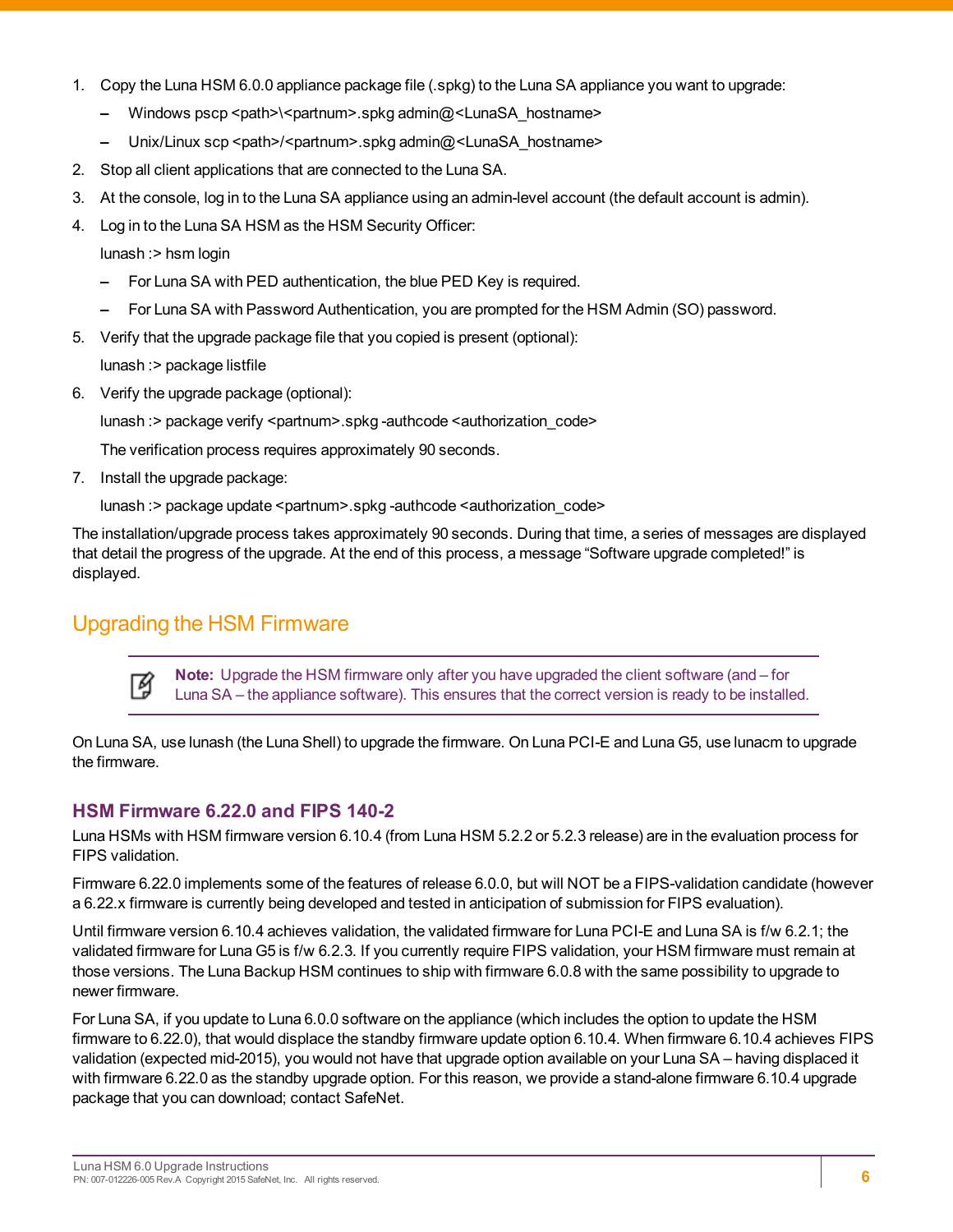#### **To upgrade the Luna SA HSM firmware**

- 1. Log in to the HSM as the HSM admin user if you are not already logged in. lunash :> hsm login
- 2. Run the firmware upgrade command. The HSM will reset when the upgrade is complete: lunash :> hsm update firmware
- 3. Use the hsm show command to verify that the firmware upgrade was successful:
	- lunash :> hsm show

If the upgrade was successful, the firmware version is displayed as 6.22.0.

**Note:** If you did not reboot the appliance before upgrading the firmware (remote PED case) the following error message is displayed:



Error: Unable to communicate with HSM.

Please run 'hsm supportInfo' and contact customer support.

You can ignore the error message.

4. If you disabled the SRK prior to performing the firmware upgrade, re-enable it if desired. Refer to the Luna documentation for details. If you attempted to upgrade the firmware without disabling the SRK, the firmware upgrade fails with the following error:

Error: 'hsm update firmware' failed. (10A0B : LUNA\_RET\_OPERATION\_RESTRICTED)

5. If you logged into the HSM using a remote PED, ensure that all client connections are terminated and then enter the following command to reboot the appliance:

sysconf appliance reboot

#### **To upgrade the Luna PCI-E or Luna G5 HSM firmware**

To upgrade the firmware on a Luna PCI-E or Luna G5 HSM, you run a lunacm command on a Luna HSM 5.4 client computer

- that contains a copy of the firmware upgrade (.fuf) file with its associated firmware authentication code (.txt) file, and
- contains the Luna PCI-E HSM, or
- is connected to the Luna G5 HSM that you want to upgrade.
- 1. Ensure that your client computer is running the Luna HSM 5.4 client software.
- 2. Copy the firmware file (<fw\_filename>.fuf) from the firmware folder on the software CD to the Luna HSM 5.4 client root directory:
	- **–** Windows: C:\Program Files\SafeNet\LunaClient
	- **–** Linux/AIX: /usr/safenet/lunaclient/bin
	- **–** Solaris/HP-UX: /opt/safenet/lunaclient/bin
- 3. Obtain the firmware authorization code:
	- a. Contact SafeNet Customer Support (support@safenet-inc.com). The firmware authorization code is provided as a .txt file.
	- b. Copy the <fw\_auth\_code>.txt file to the Luna HSM 5.4 client root directory:
	- **–** Windows: C:\Program Files\SafeNet\LunaClient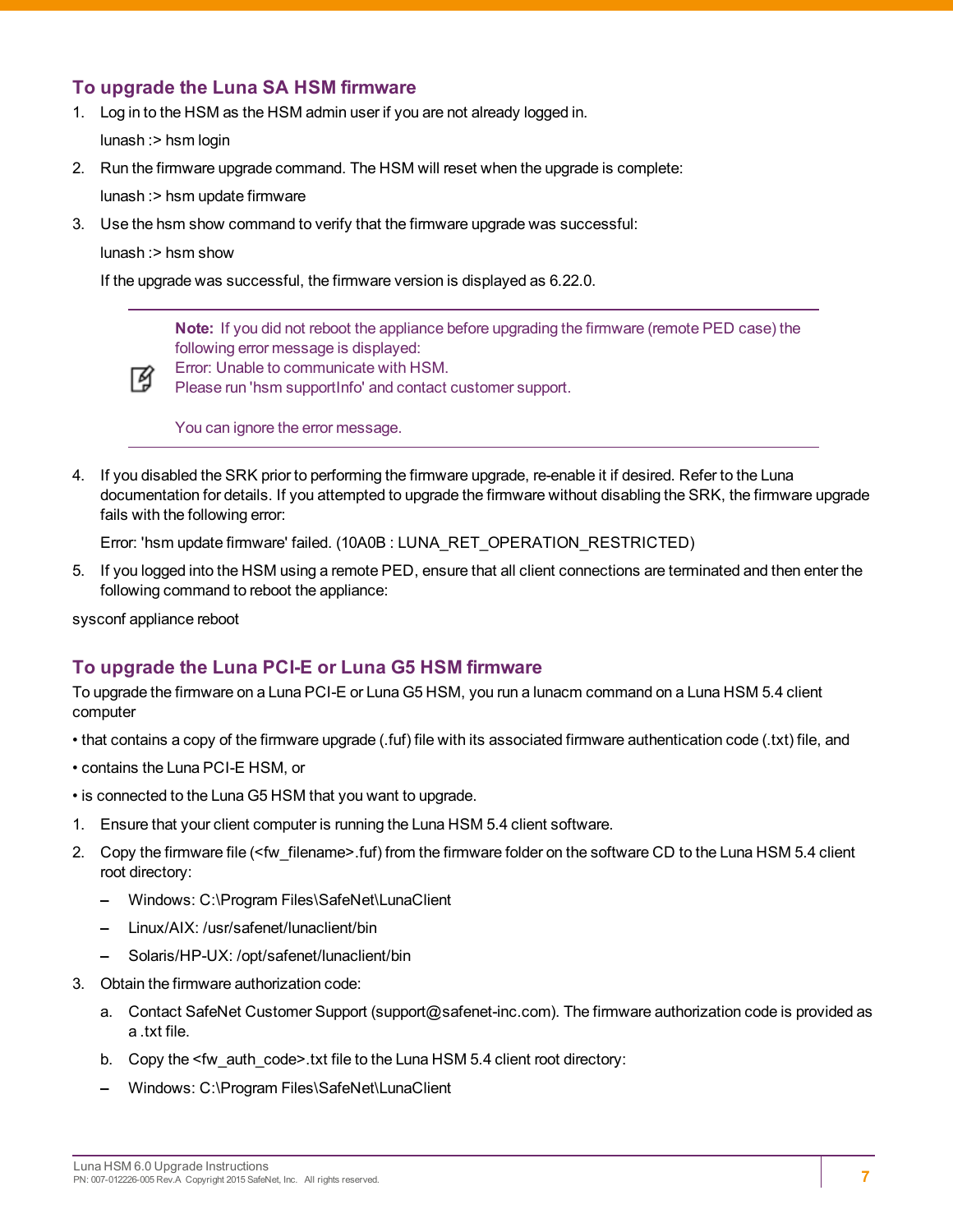- **–** Linux/AIX: /usr/safenet/lunaclient/bin
- **–** Solaris/HP-UX: /opt/safenet/lunaclient/bin
- 4. Launch the lunacm utility:

#### **Windows**

Open a Command Prompt window

(Start > Programs > Accessories > Command Prompt).

Change to the Luna G5 client root directory:

cd C:\Program Files\SafeNet\LunaClient

Enter the following command

Lunacm

#### **Linux/AIX**

Open a terminal window and change to the Luna G5 client root directory:

/usr/safenet/lunaclient/bin

Enter the following command:

./lunacm

#### **HP-UX/Solaris**

Open a terminal window and change to the Luna G5 client root directory:

/opt/safenet/lunaclient/bin

Enter the following command:

./lunacm

- 5. Enter the following command to login to the HSM. Note that the password is not required on PED-based systems: hsm login [-password <password>]
- 6. Enter the following command to upgrade the firmware on the attached Luna G5 HSM:

hsm -updateFirmware -fuf <fw\_filename>.fuf -authcode <fw\_authcode\_filename>.txt

#### **Additional Tasks for Java Users**

You must copy the Java library (LunaAPI.dll) and jar file (LunaProvider.jar) from the client installation folder/directory to the jre/lib/ext folder/directory.

### <span id="page-7-0"></span>Returning the HSM to Operation

After performing the upgrade, you must reactivate the HSM partitions (if applicable) and re-register the Luna client, to return the HSM to operation.

To return the HSM to operation

- 1. Updating the HSM firmware separates Luna G5 and Luna PCI-E HSM administration partition and client application partitions, which causes client applications to see them as separate slots, a change from previous behavior. Make any necessary adjustment to your scripts and application settings.
- 2. Updating can change slot numbering, specifically the starting slot number in a slot listing. Refer to the "Slot Numbering and Behavior" section in the Luna HSM Product Overview document. Other than that adjustment, for Luna PCI-E or Luna G5 your HSM is ready as soon as the firmware update is done.
- 3. Reactivate all partitions that were activated before the upgrade (applies to Luna SA with PED Authentication).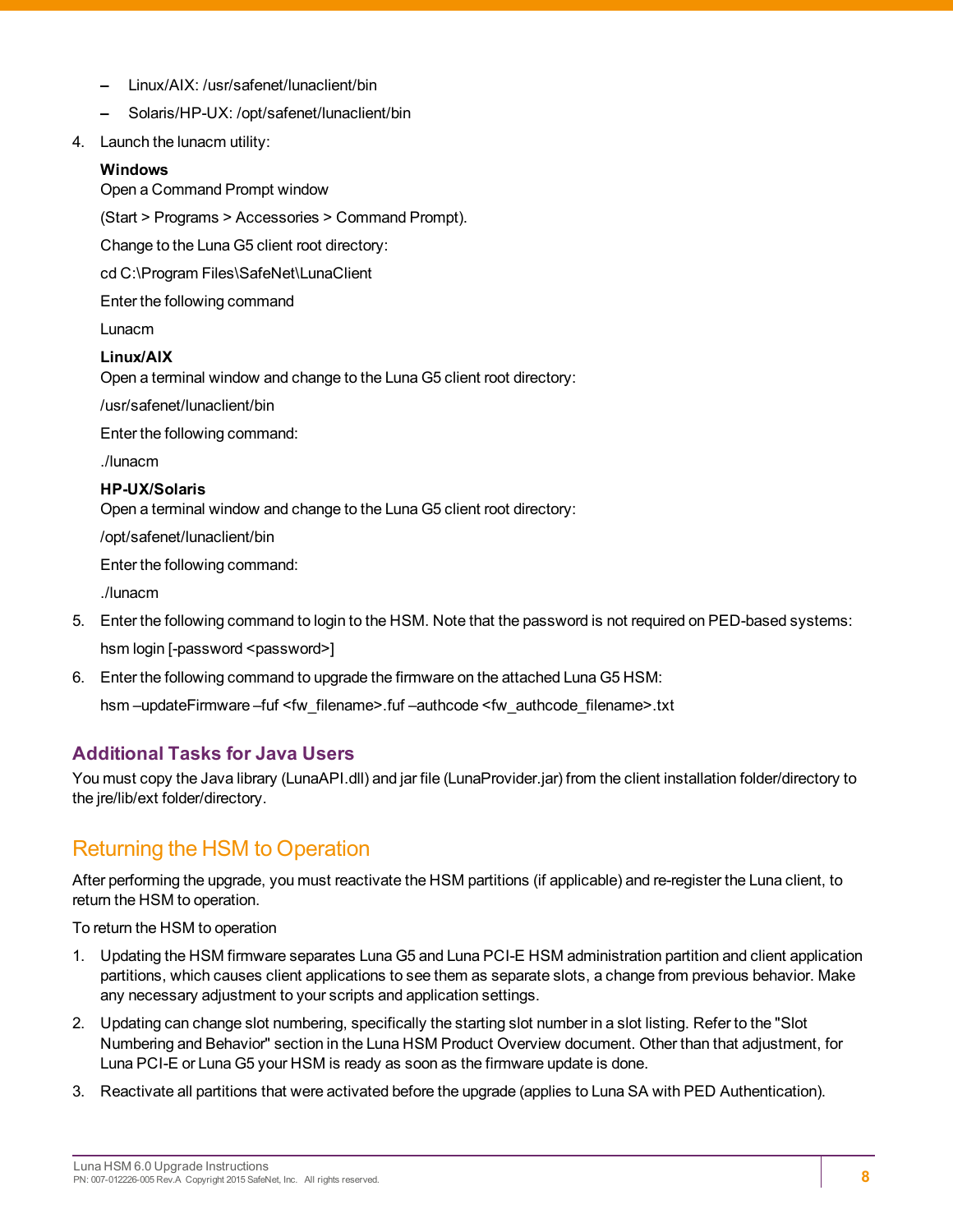## <span id="page-8-0"></span>Migration Notes

Luna HSM 6.0 introduces significant changes to way in which the product operates. This section describes the tasks you might need to perform to successfully migrate your HSMs to Luna HSM 6.0.

### <span id="page-8-1"></span>PCI-E or G5 HA groups

Firmware 6.22.0 changes how you see your Luna PCI-E and G5 HSMs. In previous releases, each slot represented a physical HSM. With 6.22.0 firmware, each physical HSM is divided into two distinct partitions, as follows:

- **•** an Admin partition. The Admin partition is reserved for the HSM SO role, and uses the original (pre-6.22.0), HSM Serial Number.
- **•** a User partition. The User partition is used by the Partition Owner/Crypto Officer for cryptography. It is assigned a new serial number, created by appending 3 digits to the original serial number.

Virtual slots, used to configure HA groups, are also viewed as user partitions, and are therefore also assigned new serial numbers.

If you are using PCI-E or G5 devices in HA mode, you must edit your **Chrystoki.conf** (Linux/Unix) or **Chrystoki.ini** (Windows) file to update the partition serial numbers for the HA group members.

#### **Behavior with firmware older than 6.22.0**

Before firmware version 6.22.0, LunaCM did not make Luna PCI-E and Luna G5 user partitions visible. The following example shows how LunaCM displays PCI-E, G5, and HA virtual slots with pre-6.22.0 firmware. Note that the HA group is shown at Slot Id 5.

**Example** Available HSMs:  $\text{slot}$   $\text{Id}$   $\rightarrow$  0 Tunnel Slot Id -> 1 HSM Label -> pcie\_hsm1<br>HSM Serial Number -> 155316 HSM Serial Number -> 155316<br>HSM Model -> K6 Base HSM Model -> HSM Firmware Version -> 6.21.0 HSM Configuration -> Luna PCI (PED) Signing With Cloning Mode HSM Status -> OK  $Slot$  Id  $\rightarrow$  1 Tunnel Slot Id -> 2 HSM Label -> pcie\_hsm2<br>HSM Serial Number -> 155317 HSM Serial Number -> 155317<br>HSM Model -> K6 Base HSM Model -> HSM Firmware Version -> 6.21.0 HSM Configuration -> Luna PCI (PED) Signing With Cloning Mode HSM Status -> OK  $\text{slot}$  Id ->  $5$ HSM Label -> PCIHA<br>HSM Serial Number -> 1155316 HSM Serial Number  $\rightarrow$ HSM Model -> LunaVirtual HSM Firmware Version -> 6.21.0 HSM Configuration -> Luna Virtual HSM (PED) Signing With Cloning Mode HSM Status -> N/A - HA Group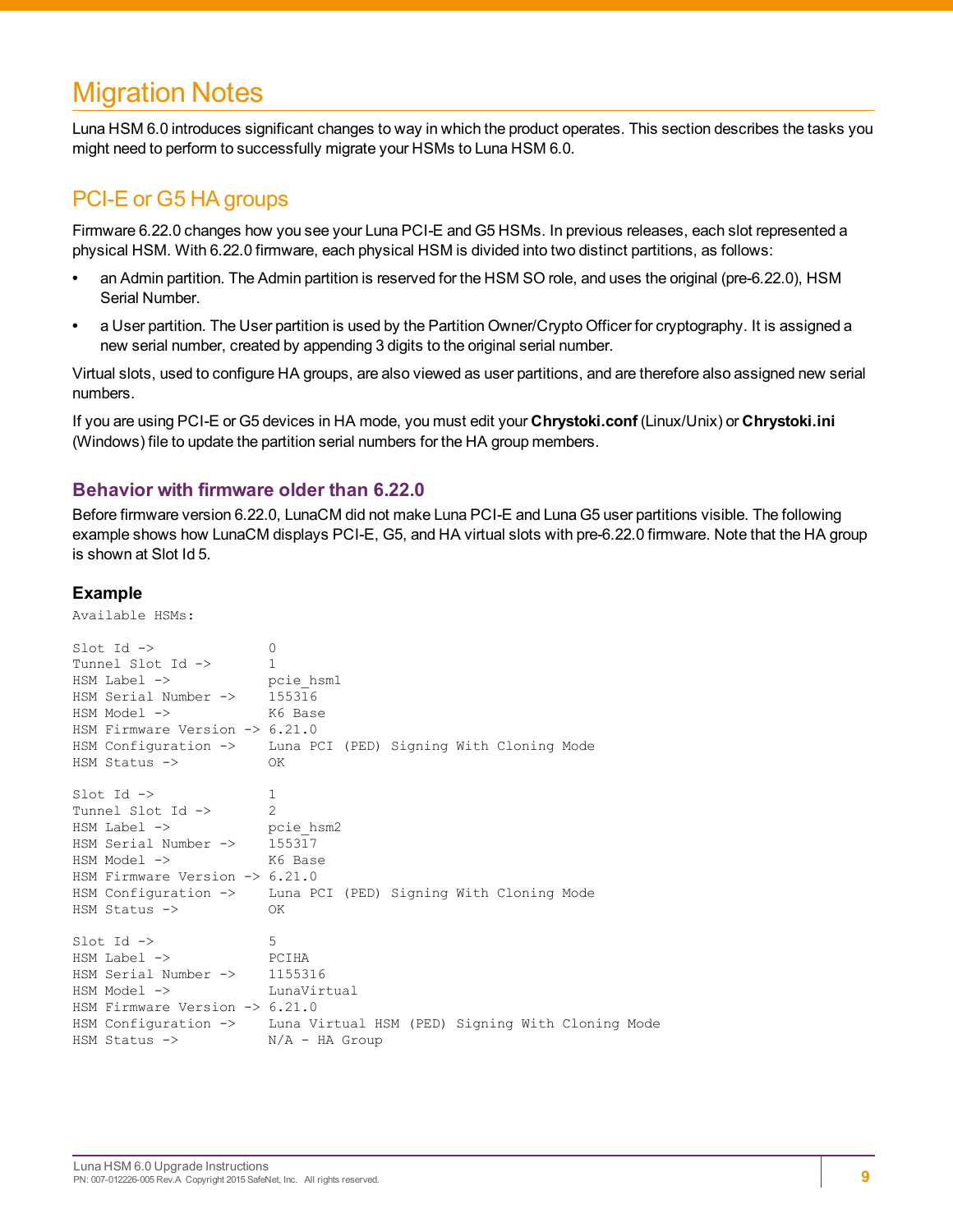#### **HA group definition in the Chrystoki.conf/Crystoki.ini file**

The members of the HA group shown in slot 5 are defined in the **VirtualToken** section of the **Chrystoki.conf**/**Crystoki.ini** file, as illustrated below:

```
VirtualToken = {
VirtualToken00Label = PCIHA;
VirtualToken00SN = 1155316;
VirtualToken00Members = 155316, 155317;}
```
#### **Behavior with 6.22.0 firmware**

With firmware 6.22.0, LunaCM makes the user partition visible: it has its own serial number derived from the HSM's serial number. The following example shows the output of LunaCM for the same hardware after upgrading to the 6.22.0 firmware.

Note the user partition labeled **Cryptoki User** with serial number **155316014** is distinct from the HSM partition with label **pcie\_hsm1** and serial number **155316**. Note also that LunaCM does not identify the HA group. This is because the serial number of the HSM user partition changed, and no longer matches the value in the HA members list in the **Chrystoki.conf** or **Crystoki.ini** file.

#### **Example**

Available HSMs:

| $Slot$ Id $\rightarrow$        | 0                                                          |
|--------------------------------|------------------------------------------------------------|
| Tunnel Slot Id ->              | 6                                                          |
| Label $\rightarrow$            | Cryptoki User                                              |
| Serial Number ->               | 155316014                                                  |
| $Model$ $\rightarrow$          | K6 Base                                                    |
| Firmware Version ->            | 6.22.0                                                     |
| Configuration $\rightarrow$    | Luna User Partition, No SO (PED) Signing With Cloning Mode |
| Slot Description ->            | User Token Slot                                            |
| $Slot$ Id $\rightarrow$        | 5                                                          |
| Tunnel Slot Id ->              | 6                                                          |
| $Label \rightarrow$            | pcie hsm1                                                  |
| Serial Number ->               | 155316                                                     |
| Model $\rightarrow$            | K6 Base                                                    |
| Firmware Version ->            | 6.22.0                                                     |
| Configuration $\rightarrow$    | Luna HSM Admin Partition (PED) Signing With Cloning Mode   |
| Slot Description ->            | Admin Token Slot                                           |
| HSM Configuration ->           | Luna HSM Admin Partition (PED)                             |
| $HSM$ Status $\rightarrow$     | OK.                                                        |
| $Slot$ Id $\rightarrow$        | 6                                                          |
| Tunnel Slot Id ->              | 12                                                         |
| Label $\rightarrow$            | Cryptoki User                                              |
| Serial Number ->               | 155317014                                                  |
| Model $\rightarrow$            | K6 Base                                                    |
| Firmware Version ->            | 6.22.0                                                     |
| Configuration ->               | Luna User Partition, No SO (PED) Signing With Cloning Mode |
| Slot Description ->            | User Token Slot                                            |
| $Slot$ Id $\rightarrow$        | 11                                                         |
| Tunnel Slot Id ->              | $12 \,$                                                    |
| Label $\rightarrow$            | pcie hsm2                                                  |
| Serial Number ->               | 155317                                                     |
| Model $\rightarrow$            | K6 Base                                                    |
| Firmware Version ->            | 6.22.0                                                     |
| Configuration $\rightarrow$    | Luna HSM Admin Partition (PED) Signing With Cloning Mode   |
| Slot Description $\rightarrow$ | Admin Token Slot                                           |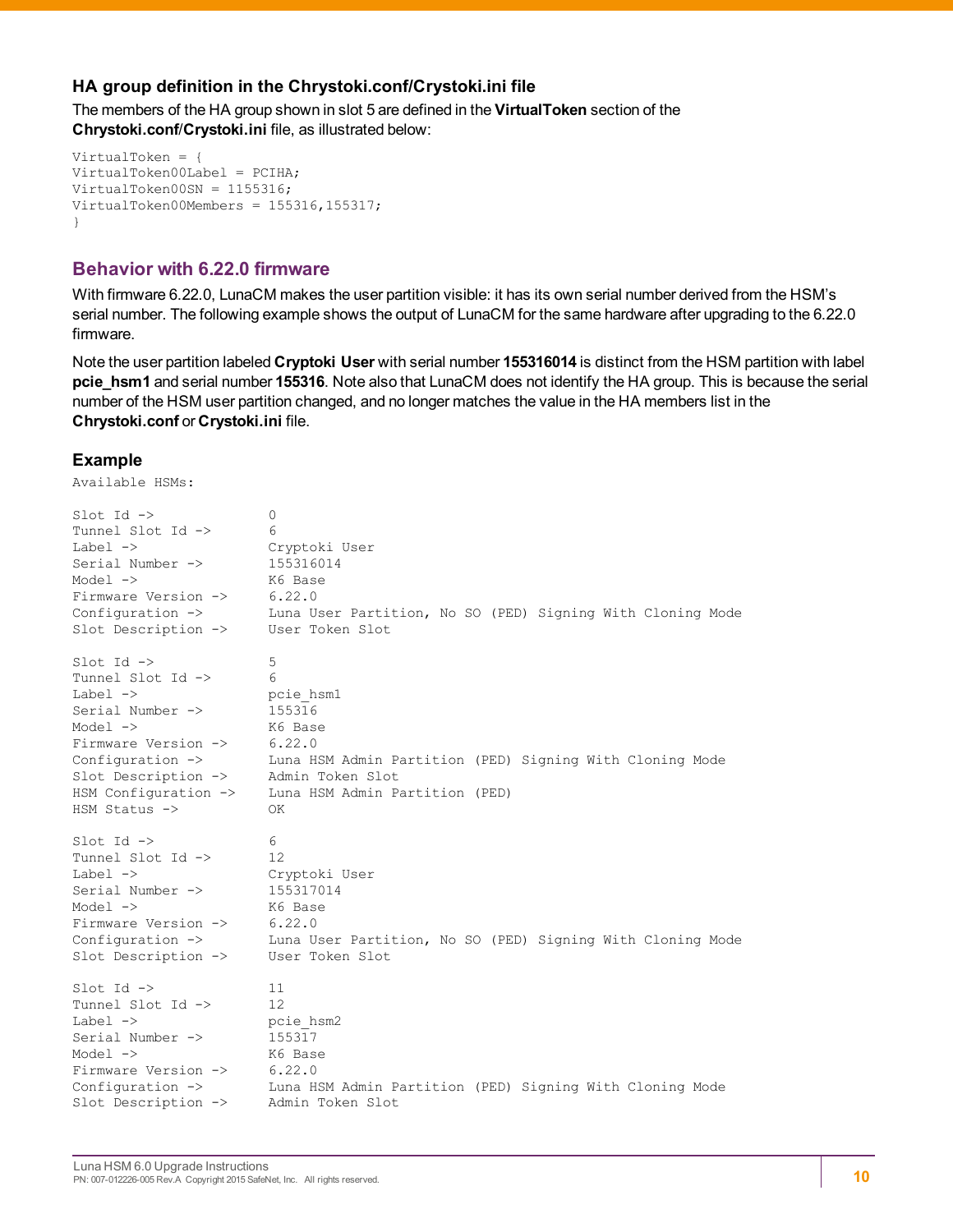HSM Configuration -> Luna HSM Admin Partition (PED) HSM Status -> OK

#### **Changes required to the Chrystoki.conf/Crystoki.ini file to restore the HA group definition**

To restore the HA group configuration, you must edit the **Chrystoki.conf**/**Crystoki.ini** file to update the virtual token slot serial numbers to include the three extra digits added to the user slot serial numbers after upgrading to firmware 6.22.0 (in this example, the extra digits are **014**). You must add the three digits to the **VirtualToken**<nn>**SN** and **VirtualToken<nn>Members** entries, as shown in the following example:

#### **Before upgrading to firmware 6.22.0**

```
VirtualToken = {
VirtualToken00Label = PCIHA;
VirtualToken00SN = 1155316;
VirtualToken00Members = 155316,155317;
}
```
#### **After upgrading to firmware 6.22.0**

```
VirtualToken = {
VirtualToken00Label = PCIHA;
VirtualToken00SN = 1155316014;
VirtualToken00Members = 155316014,155317014;
}
```
#### **Updating Your HA Group Configurations After Upgrading to Firmware 6.22.0**

The following procedure describes, in detail, the steps you need to perform to reconfigure your HA group definitions in the **Chrystoki.conf**/**Crystoki.ini** file after upgrading to firmware 6.22.0.

#### **To update your HA group definitions**

- 1. Update all members of the HA group to firmware 6.22.0.
- 2. Ensure that you have write access to **/etc/Chrystoki.conf** (Linux/UNIX) or **chrystoki.ini** (Windows, in the Luna client installation directory).
- 3. Edit the **Chrystoki.conf**/**Crystoki.ini** file and navigate to the **VirtualToken** section. Each virtual token is defined by three entries, as follows:
	- **– VirtualToken**<nn>**Label**. For example, VirtualToken00Label
	- **– VirtualToken**<nn>**SN**. For example, VirtualToken00SN
	- **– VirtualToken**<nn>**Members**. For example, VirtualToken00Members

where <nn> starts at 00 and increments by one for each HA group

You will need to modify the value of **VirtualToken**<nn>**Members** for each virtual token in the file to reflect its new serial number.

4. In LunaCM, enter the **partition list** command to determine the new serial numbers for the HA group members:

```
Available HSMs:
\text{Slot Id} \rightarrow 0
Tunnel Slot Id -> 6
Label -> Cryptoki User
Serial Number -> 155316014
Model -> K6 Base
Firmware Version -> 6.22.0
Configuration -> Luna User Partition, No SO (PED) Signing With Cloning Mode
Slot Description -> User Token Slot
\text{slot} Id \rightarrow 5
```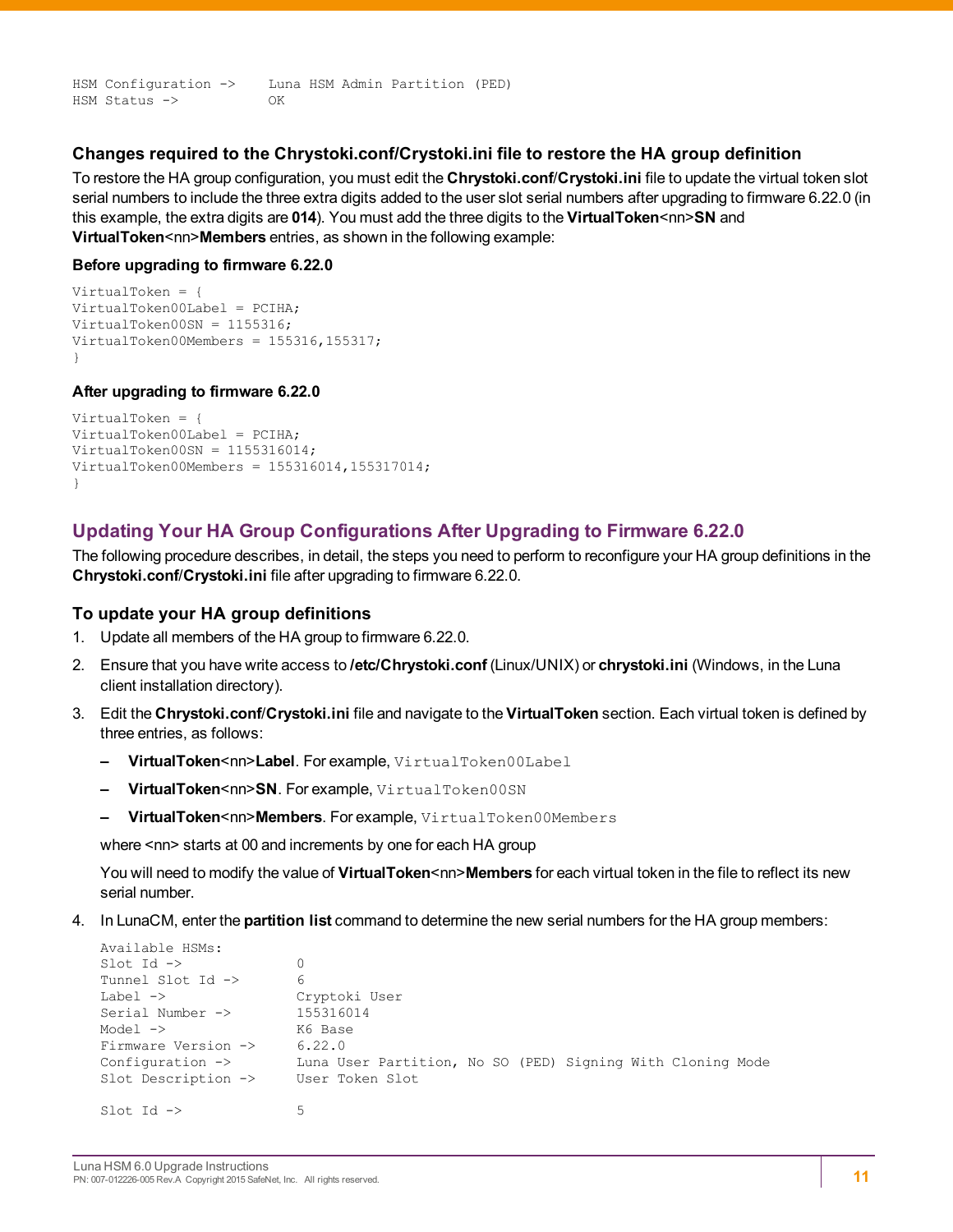```
Tunnel Slot Id -> 6
Label -> pcie hsm1
Serial Number \rightarrow 155316
Model -> K6 Base<br>Firmware Version -> 6.22.0
Firmware Version ->
Configuration -> Luna HSM Admin Partition (PED) Signing With Cloning Mode
Slot Description -> Admin Token Slot
HSM Configuration -> Luna HSM Admin Partition (PED)
HSM Status -> OK
Slot Id \rightarrow 6<br>Tunnel Slot Id \rightarrow 12
Tunnel Slot Id ->
Label -> Cryptoki User
Serial Number -> 155317014
Model -> K6 Base<br>Firmware Version -> 6.22.0
Firmware Version ->
Configuration -> Luna User Partition, No SO (PED) Signing With Cloning Mode
Slot Description -> User Token Slot
\text{slot} Id \rightarrow 11
Tunnel Slot Id -> 12
Label -> pcie hsm2
Serial Number \rightarrow 155317
Model -> K6 Base
Firmware Version ->
Firmware Version -> 6.22.0<br>
Configuration -> Luna HSM Admin Partition (PED) Signing With Cloning Mode<br>
Slot Description -> Admin Token Slot
Slot Description ->
HSM Configuration -> Luna HSM Admin Partition (PED)
HSM Status -> OK
```
5. For each serial number in **VirtualToken**<nn>**Members** find the slot with the matching serial number prefix, and take note of the three additional digits. Look for this information in slots with Slot Desciption ---> User Token Slot.

For example, for VirtualToken00Members =  $155316$ ,  $155317$ , the new serial numbers displayed in LunaCM are 155316**014** and 155317**014**.

6. Add the last portion (**014** in our example) to the serial number for each virtual token member. In our example the new values after the modifications are:

```
VirtualToken00Members = 155316014,155317014;
```
- 7. Next adjust the value of **VirtualToken**<nn>**SN** in a similar manner. In our example, the adjusted value is 1155316014.
- 8. When you have updated the serial number for all virtual tokens and members, save the file.
- 9. If the HSMs are PED-AUTH, log in to each user partition slot (where Slot Description --> User Token Slot), one at the time, and enter the following LunaCM commands to activate the partition (the activation policy remains on after firmware update).

#### **slot** set -slot <slot\_id> **role login -n "Crypto Officer"**

You will be prompted for the challenge in LunaCM, and for the black key at the attached PED device. Successful login will activate your partition.

- 10. You should now be able to see your virtual token (HA group). First, restart LunaCM in one of following two ways:
	- **–** Exit from LunaCM by typing **exit** and launch LunaCM again
	- **–** From the lunacm:> prompt, enter **clientconfig restart -force**

LunaCM output for our example now shows: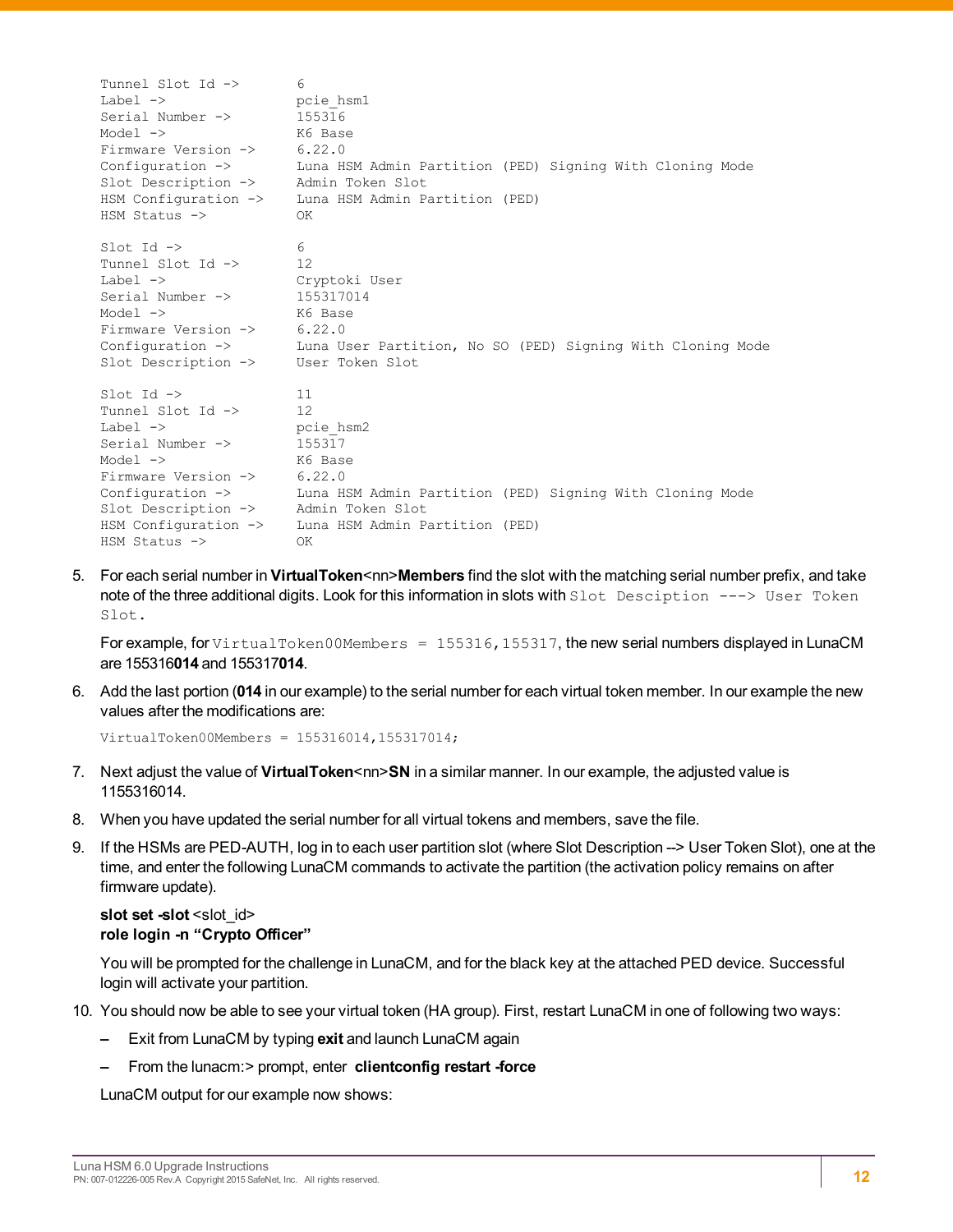Available HSMs:  $\text{slot}$  Id  $\rightarrow$  0 Tunnel Slot Id -> 6 Label -> Cryptoki User Serial Number -> 155316014 Model -> K6 Base Firmware Version -> 6.22.0 Configuration -> Luna User Partition, No SO (PED) Signing With Cloning Mode Slot Description -> User Token Slot Slot Id  $\rightarrow$ Tunnel Slot Id -> 6 Label -> pcie\_hsm1<br>Serial Number -> 155316 Serial Number -> Model -> K6 Base Firmware Version -> 6.22.0 Configuration -> Luna HSM Admin Partition (PED) Signing With Cloning Mode Slot Description -> Admin Token Slot Slot Description -> Admin Token Slot<br>HSM Configuration -> Luna HSM Admin Partition (PED) HSM Status -> OK  $\text{Slot Id} \rightarrow$  6 Tunnel Slot Id -> 12 Label -> Cryptoki User Serial Number -> 155317014 Model -> K6 Base Firmware Version -> 6.22.0 Configuration -> Luna User Partition, No SO (PED) Signing With Cloning Mode Slot Description -> User Token Slot Slot Id -> 11 Tunnel Slot Id -> 12 Label -> pcie\_hsm2 Serial Number -> 155317 Model -> K6 Base<br>Firmware Version -> 6.22.0 Firmware Version -> 6.22.0 Configuration -> Luna HSM Admin Partition (PED) Signing With Cloning Mode Slot Description -> Admin Token Slot HSM Configuration -> Luna HSM Admin Partition (PED) HSM Status -> OK  $\text{slot}$  Id  $\text{->}$  8 HSM Label -> PCIHA HSM Serial Number -> 1155316014 HSM Model -> LunaVirtual HSM Firmware Version -> 6.22.0 Luna Virtual HSM (PED) Signing With Cloning Mode HSM Status -> N/A - HA Group

## <span id="page-12-0"></span>Support Contacts

If you encounter a problem while installing, registering or operating this product, please ensure that you have read the documentation. If you cannot resolve the issue, please contact your supplier or SafeNet support. SafeNet support operates 24 hours a day, 7 days a week. Your level of access to this service is governed by the support plan arrangements made between SafeNet and your organization. Please consult this support plan for further information about your entitlements, including the hours when telephone support is available to you.